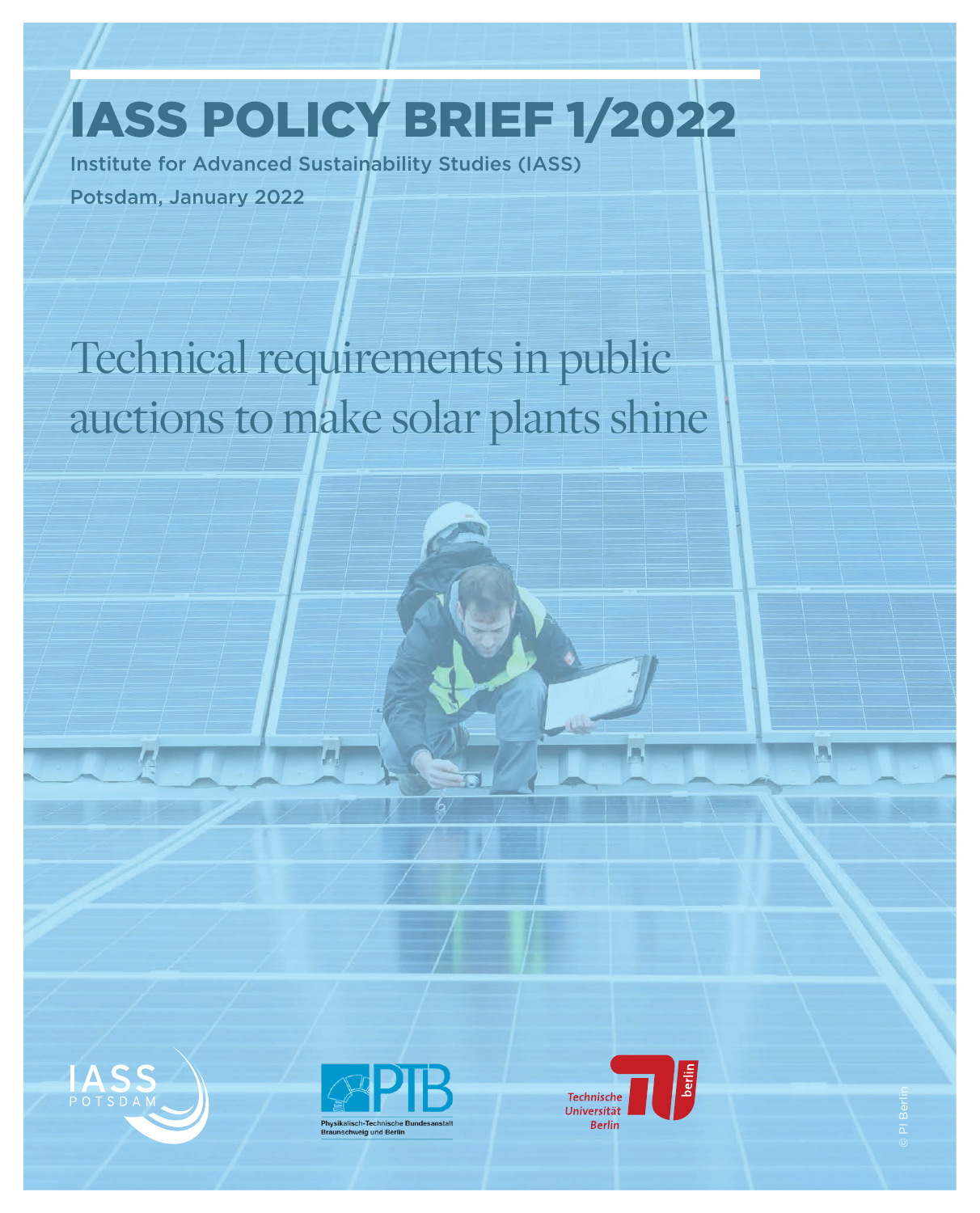*This policy brief was written by Adela Marian (IASS), Florian Anselm Münch (TU Berlin), Elena Ammel (PTB), Niels Ferdinand (Ferdinand Consultants), Saurabh Kumar (PTB Consultant), Asier Ukar (PI Berlin), Maialen López (PI Berlin), Knut Blind (TU Berlin), Rainer Quitzow (IASS).* 

*Unless otherwise specified, the copyright for all the figures and photos lies with the authors.*

This **IASS Policy Brief** should be cited as: Marian, A., Münch, F. A., Ammel, E., Ferdinand, N., Kumar, S., Ukar, A., López, M., Blind, K., Quitzow, R.: Technical requirements in public auctions to make solar plants shine, IASS Policy Brief, January 2022, Potsdam, DOI: 10.48481/iass.2022.004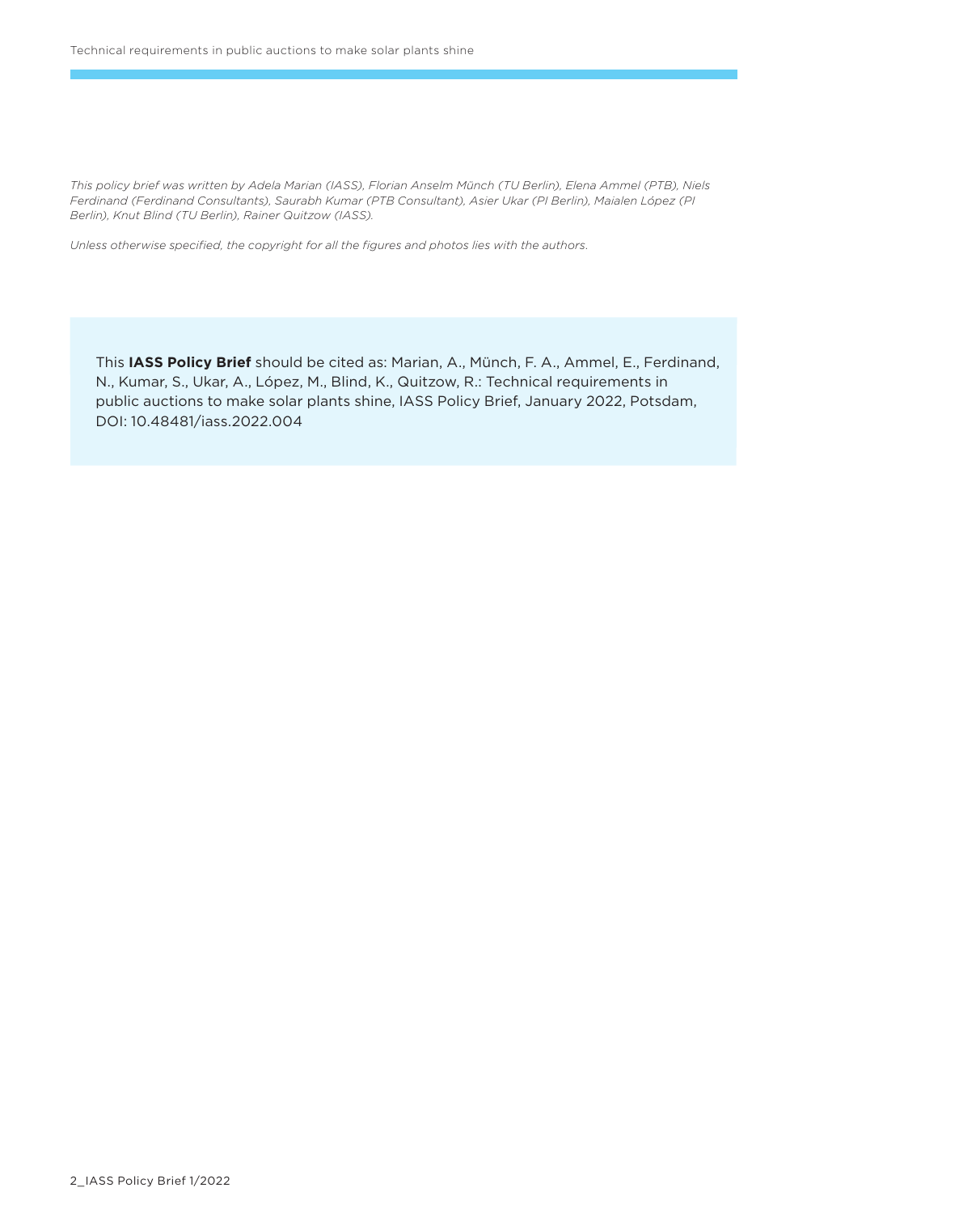# Designing technical requirements for solar auctions

he deployment of solar photovoltaic (PV) technology is accelerating across the globe, as prices continue to fall and countries begin their transition from Fossil to renewable energy. Public auctions have be-<br>the globe, as prices continue to fall and countries begin their transition from<br>fossil to renewable energy. Public auctions have become the dominant policy tool for solar PV deployment: 106 countries held renewable energy auctions (dominated by solar) by the end of 2018 (IRENA a, 2019). One third of the 55 countries that held renewable auctions in 2017 – 2018 did so for the first time (ibid.).

Little solar-specific experience and capacity in newly adopting countries can result in technical failures and lower solar plant performance (IRENA 2017). For instance, it was reported that 30 percent of nearly 100 analysed projects in different countries indicate severe defects that impact performance (TÜV Rheinland 2015). This makes investment in solar plants in newcomer countries risky, hindering the development of the solar sector and undermining political targets of solar energy deployment in these countries.

In this context, international organisations have suggested that policymakers in adopting countries include international quality standards<sup>1</sup> as technical requirements in the design of public auctions. This policy brief outlines the potential benefits and challenges of doing so, highlighting the crucial role of the Quality Infrastructure (QI) system in newcomer countries. Key lessons learnt are synthesised from international experiences with technical requirements in solar PV auctions. On this basis, entry points are identified for the development of strategies for their introduction in newly adopting countries. The two key things policymakers should consider are the adoption of appropriate standards based on the specific country context and the implementation of realtime data monitoring.

#### **Recommendation 1:**

### Define technical requirements in line with national solar policy objectives

The specific country context and policy objectives for the development of the solar PV sector play an important role when devising a strategy for the introduction of technical requirements in auctions. In particular, the state of the national Quality Infrastructure system should be taken into account, ensuring that local project developers can access the services needed to fulfil the technical requirements.

### **Recommendation 2:** Promote the use of international quality standards

Clear and accessible communication of technical requirements is key to increasing quality and ensuring compliance with standards in the solar sector. Highlighting their links to policy objectives can foster concerted work towards a common mission, while effective incentives should be used for the PV industry to adapt to new quality requirements.

### **Recommendation 3:**

### Monitor compliance with international quality standards

Public authorities should monitor compliance with the quality standards required in the tender documents. Proof of compliance can be guaranteed through in-person inspections at the plant commissioning stage as well as remote, digital monitoring of real-time generation data once the power plant is in operation. This would also allow for the impact of quality standards on the plant performance to be evaluated.

1 International quality standards are defined here as formal standards issued by the International Electrotech nical Commission (IEC) and the International Organization for Standardization (ISO) pertaining to solar PV plant component performance and durability, transport, installation, and commissioning. We also included national standards (i.e. UL 1541, IEEE 2030.5, EN 1991 and EN 1997) that are broadly recognised internationally.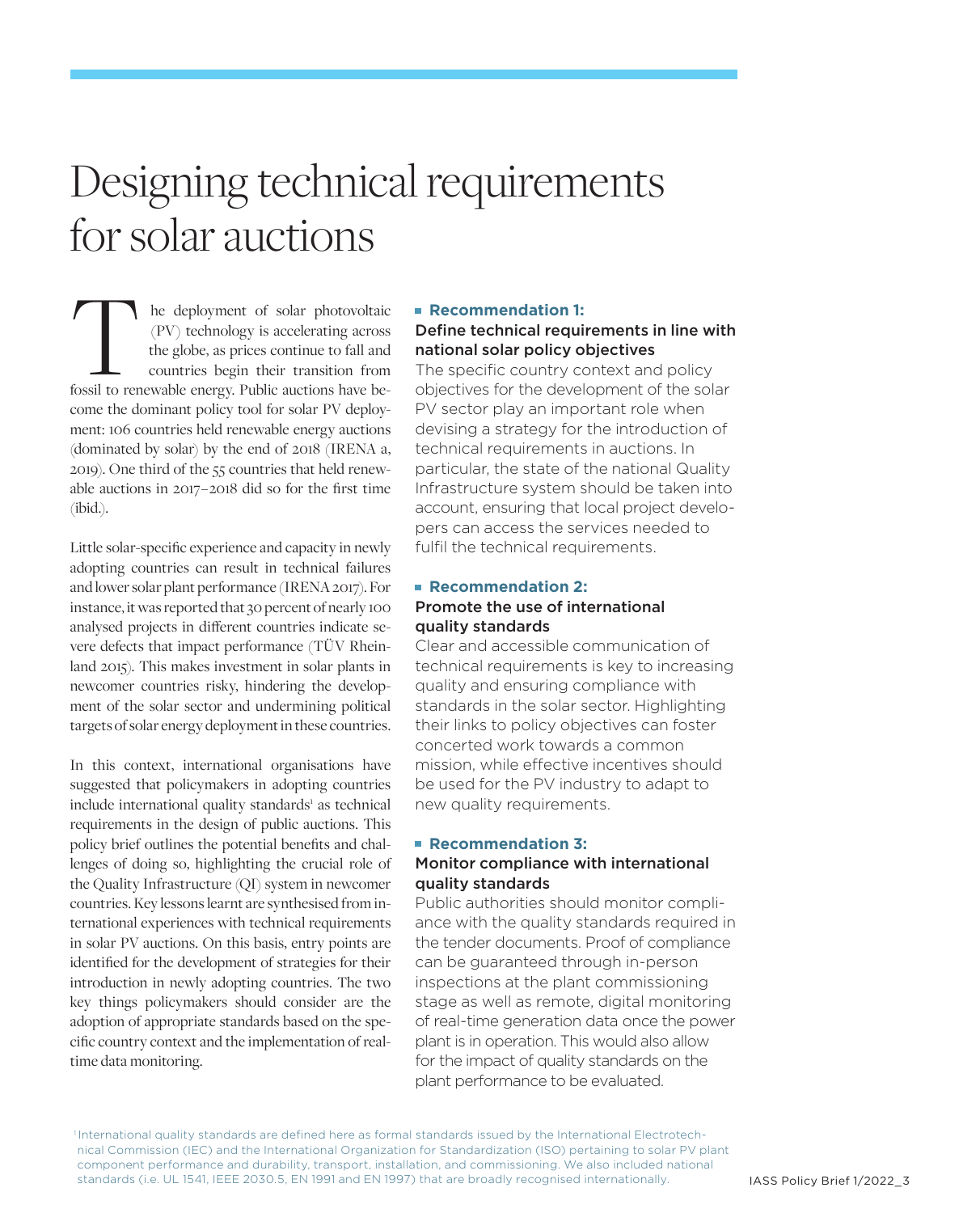# Benefits of technical requirements in solar auctions

Introducing technical requirements in public auctions comes with a number of benefits, the most important of which are highlighted in the following and also shown in Figure 1.

#### Improving solar plant performance

Solar PV plants around the world frequently experience technical defects (Ukar 2017, TÜV Rheinland 2015) that increase operation costs and reduce electricity production and revenues, in turn leading to volatility in the electricity grids (IRENA 2017). Including stringent technical requirements based on international quality standards in the tender documents can help prevent technical failures if compliance is monitored and the right requirements are chosen.

#### **Technical requirements in public auctions**

Government-organised auctions drive solar PV capacity deployment worldwide. Tender documents invite domestic and/or international project developers to submit a bid to build a solar PV plant. The most common mechanism for solar energy auctions is represented by reverse auctions, where the auctioneer defines a maximum price and the project developer (bidder) who offers the lowest price below this value wins. Bids are evaluated based on **eligibility criteria**, for example financial stability and technical capacity, and evaluation criteria, such as the bidding price. Some countries, for instance Chile, do not formulate any technical requirements but leave the choice to the private sector.

The winner(s) of an auction enter(s) into a contract with the government (offtaker). The most common contracts are Build-Own-Operate (BOO) associated with power-purchasing agreements (PPA). In BOO contracts, the private project developer receives a fixed amount for each kWh of electricity produced over the contract period of generally 25 years. Other contracts are of the type Engineering-Procurement-Construction (EPC) and include an Operation & Maintenance (O&M) period of 2 to 25 years. At the end of the O&M period, ownership is transferred to the government, or the plant is sold.

Fierce price competition and the distribution of risk among multiple stakeholders over the PV project life cycle are additional factors that motivate the use of technical requirements. Project developers under price competition have a strong incentive to cut corners in terms of quality, e.g. in components and labour (installation, O&M). If project developers sell or transfer the plant to a third party after a period of less than 10 years, they have no incentive to provide long-term, high-quality components and labour. Finally, inexperienced project developers in countries

that are solar newcomers also engage in adventurous or strategic bidding, either unintentionally or intentionally neglecting quality. Stringent technical requirements in auctions can help promote sustainable project development practices.

### Supporting local firms in catching up with the global technology frontier

Local firms starting to develop or produce components for solar PV plants often lack experience and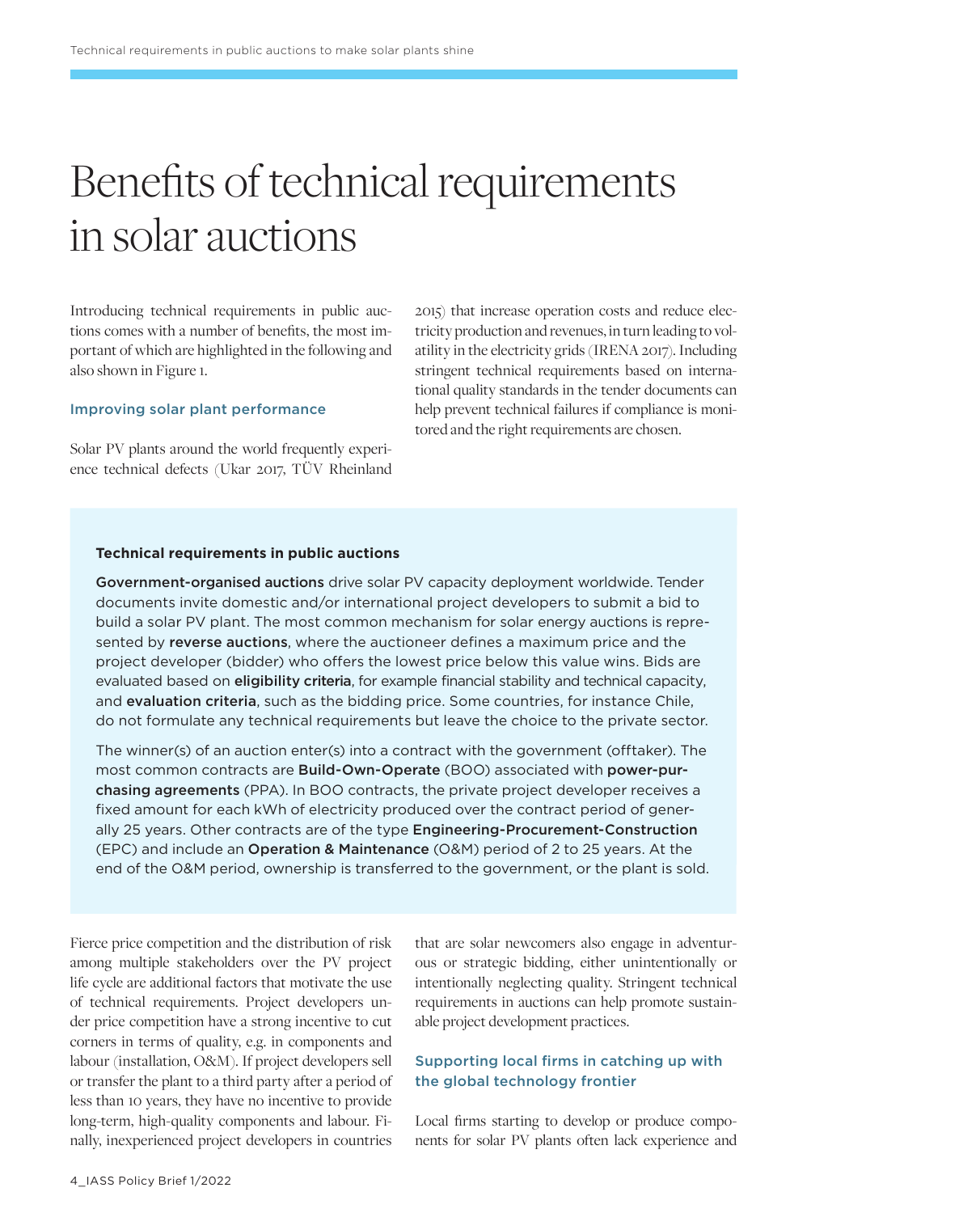capabilities. Technical requirements based on international quality standards can help these firms adopt state-of-the-art solar PV technologies and practices. International quality standards reflect the consensus at the frontier of industrial development and therefore embody codified knowledge about the accepted practices in solar PV. Accordingly, national energy agencies can use international standards to guide local component producers and project developers and promote gradual quality and performance upgrading. Given that power-purchasing agreements with the government are interesting business opportunities with high investment security, local project developers and manufacturers will be strongly incentivised to invest in upgrading their production methods and products in accordance with technical requirements.

#### Boosting long-term investment

The transition to a decarbonised society requires vast investments in solar energy in the next decades (IRE-NA b, 2019). Compared to fossil fuels, solar PV plants have relatively high upfront capital costs, while operation costs are relatively low. At the same time, solar PV investment is still considered risky by many international investors (Egli 2020, Solar Power Europe 2020, p. 23). There are various reasons for this lack of trust, including technical risk. There is a shortage of data on plant performance and input parameters such as local irradiation, component degradation, and resistance to context-specific environmental conditions. Low investor confidence is particularly prevalent in countries where investors lack trust in the overall investment climate – and this applies to most countries planning to adopt solar PV in the near future. Technical requirements based on international quality standards can support the de-risking of investments in solar PV by mitigating technical risks, lowering capital costs and attracting a broader pool of investors in the process. In the absence of reliable performance data, policymakers can use compliance with international quality standards as a means to signal to investors that solar PV plants will be built in line with the state of the art.

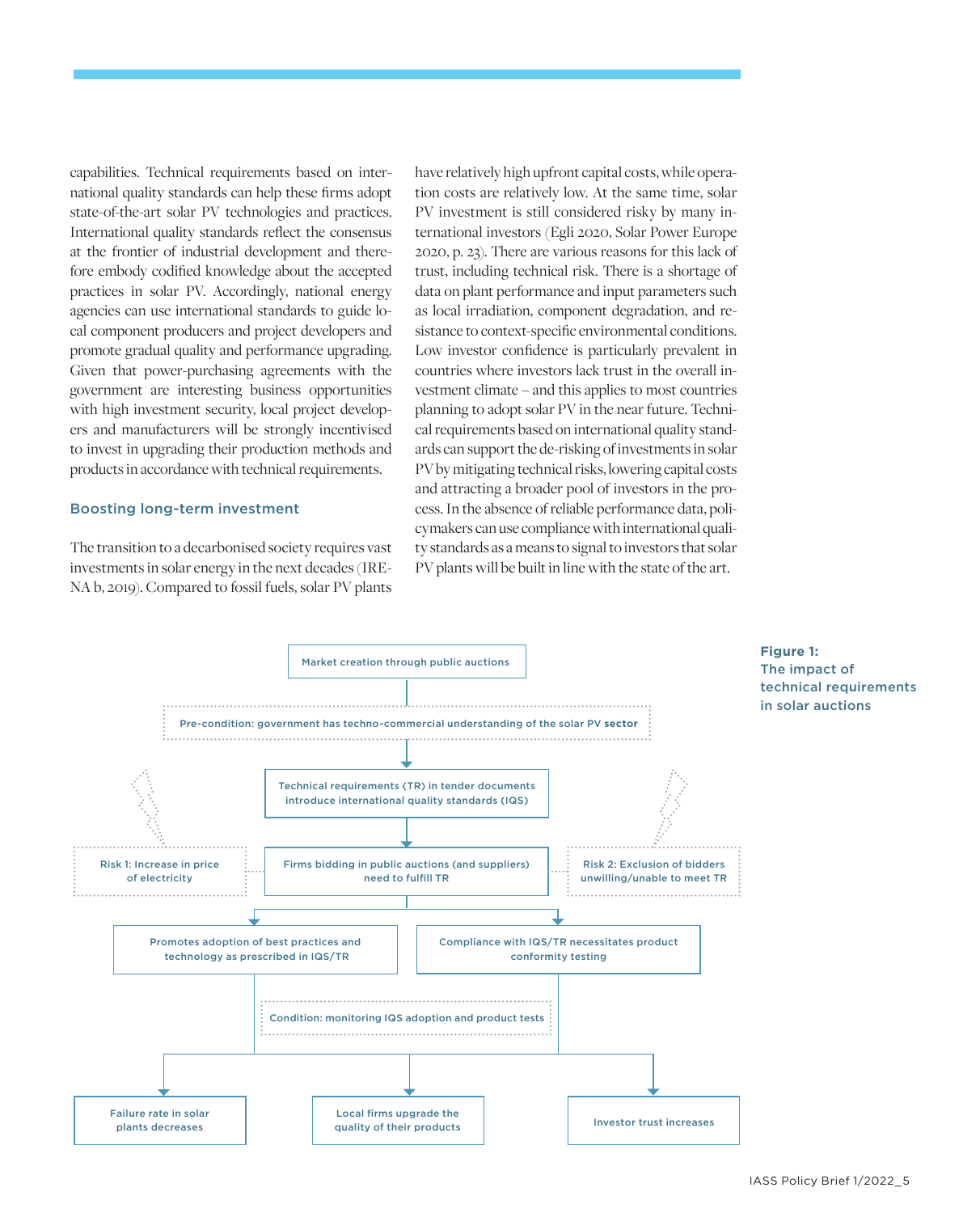# Challenges for technical requirements in solar auctions

The flow chart in Figure 1 also highlights some of the challenges associated with the inclusion of technical requirements in solar PV auctions, as explained in detail below.

### Requires governmental capability and cooperation

The formulation of technical requirements necessitates a nuanced understanding of solar PV installations and their components. Not every government, in particular in developing countries with no solar PV history, has well-trained staff to assess the pertinence of specific international quality standards for the given local context. Moreover, expertise may not be located in those government entities taking strategic policy decisions. Correspondingly, the strategic introduction of international quality standards may increase the need for multiple government agencies to cooperate. For example, the Ministry of Economy or Ministry of Energy may care most about rapid and large-scale deployment of new power plants, but they may not be aware of the importance of technical requirements. On the other hand, institutions such as the auctioning authority, national standardisation institutes and testing laboratories are technically well-versed but may lack the needed strategic perspective and may not be aware of the potential links to national policy goals, such as building up exportcompetitive solar industries.

### Might exclude or deter (domestic) bidders by being too stringent

Compliance with international quality standards can set a high bar and potentially exclude new players. To require no international quality standards at all, however, also comes with risks. Beyond low solar PV

performance and frequent technical failures, countries risk getting locked in a low-quality trap where local producers are likely to import cheap components from international markets and/or lobby for government protection from foreign competition. Ideally, policymakers would help local firms engage in learning by doing and keep the development of solar plants open to competition. Hence, the introduction of technical requirements also requires a strategy of phasing-in, where stringency increases in tandem with local capacities. The latter can benefit from corresponding capacity building efforts.

#### May increase energy prices

Price discovery and price reduction are the central motivation for using auctions rather than the initially dominant feed-in tariffs as a policy instrument to promote solar energy. Affordable energy prices and extending reliable energy access to budget-constrained firms and citizens are key policy objectives. Policymakers may perceive compliance with international quality standards as a potential driver of higher bidding prices as project developers need to invest in highquality components. However, as mentioned above, in the absence of technical requirements, project developers may cut corners in terms of quality. This could lead to lower yields, longer periods of shutdowns, or new investment in spare parts and quality upgrading to keep the plant running (Moser et al. 2017, IRENA 2017). As the share of renewables increases, frequent technical failures could undermine grid stability and force producers to buy electricity on the spot market to meet consumer demand and contractual obligations. Overall, potential increases in bidding tariffs due to more stringent international quality need to be weighed against the system-wide costs of lower quality and lower-yield solar installations.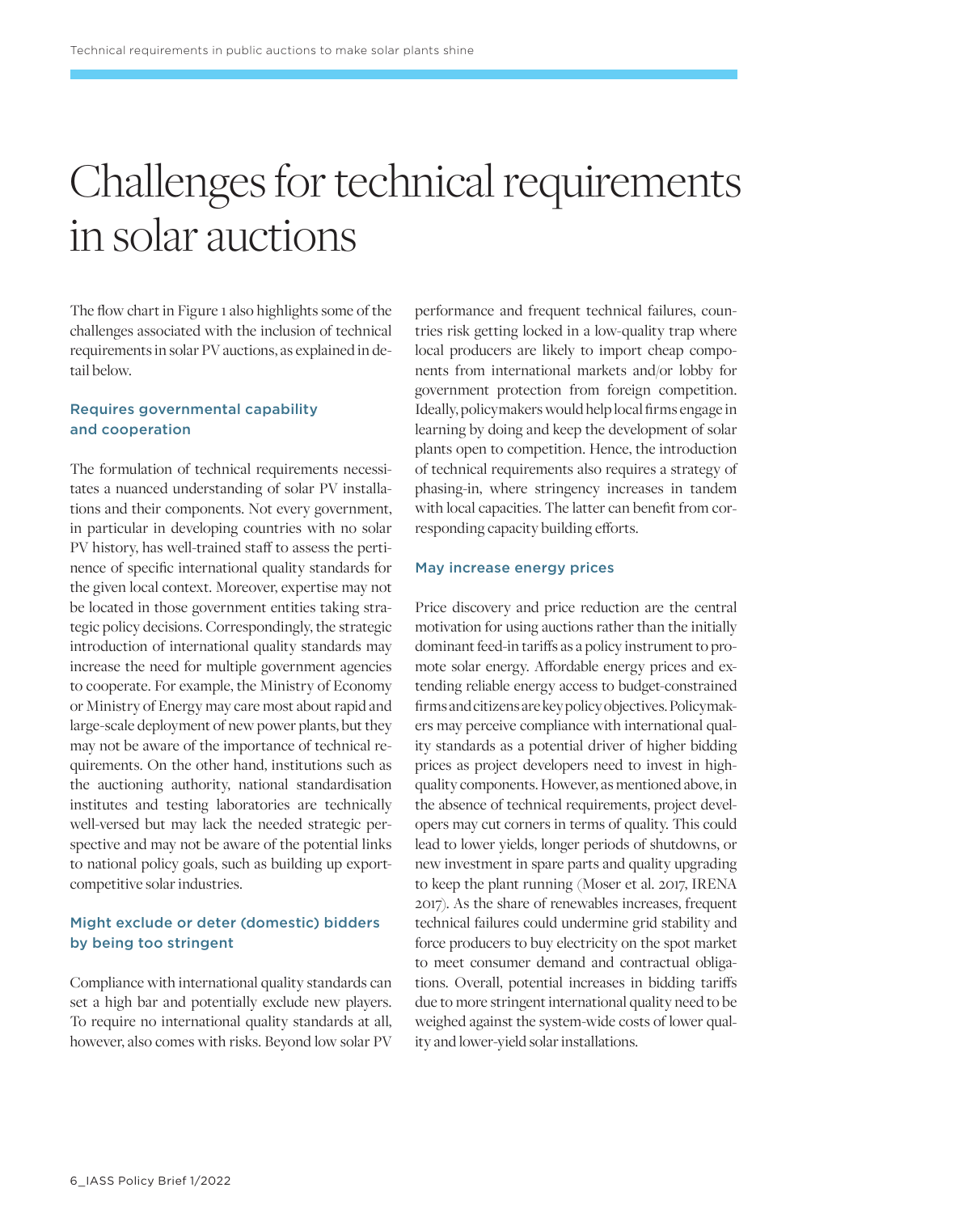# Quality Infrastructure and technical requirements in solar auctions

The Quality Infrastructure (QI) system and its individual components constitute the basis for compliance with international quality standards along the entire PV value chain. Project developers need them to meet the technical requirements specified in the tender documents.

#### Components of the QI system

The life cycle of a solar plant does not start with installation, but begins much earlier and comprises all the stages shown in Figure 2.



QI services across all stages ensure that the full energy generation potential of the PV plant is exploited while at the same time not compromising safety and sustainability aspects. These services include all QI

components, namely metrology, standardisation, accreditation, and conformity assessment (testing, certification, and inspection).

#### **Example: The standard IEC 61215**

The standard IEC 61215 defines tests to ensure the reliability of PV modules so that field failures during long-term operation in open-air climates can be prevented.

Compliance tests with IEC 61215 are offered by testing laboratories that check the electrical and thermal characteristics of modules, for instance their capability to withstand climatic stress. The National Metrology Institute ensures that testing laboratories have access to traceable calibration services for their equipment. For example, a calibrated reference cell is needed to run a sun simulator, the key equipment for current and voltage tests. Based on the test results, a module is certified by a certification body. This is particularly important for export purposes or if proof of certification is required in a public auction. IEC certificates are recognised globally. Accordingly, a PV module has to be tested and certified only once. Finally, an internationally recognised accreditation body assesses the technical competence of testing laboratories, certification and inspection bodies and officially acknowledges them as trustworthy (or not).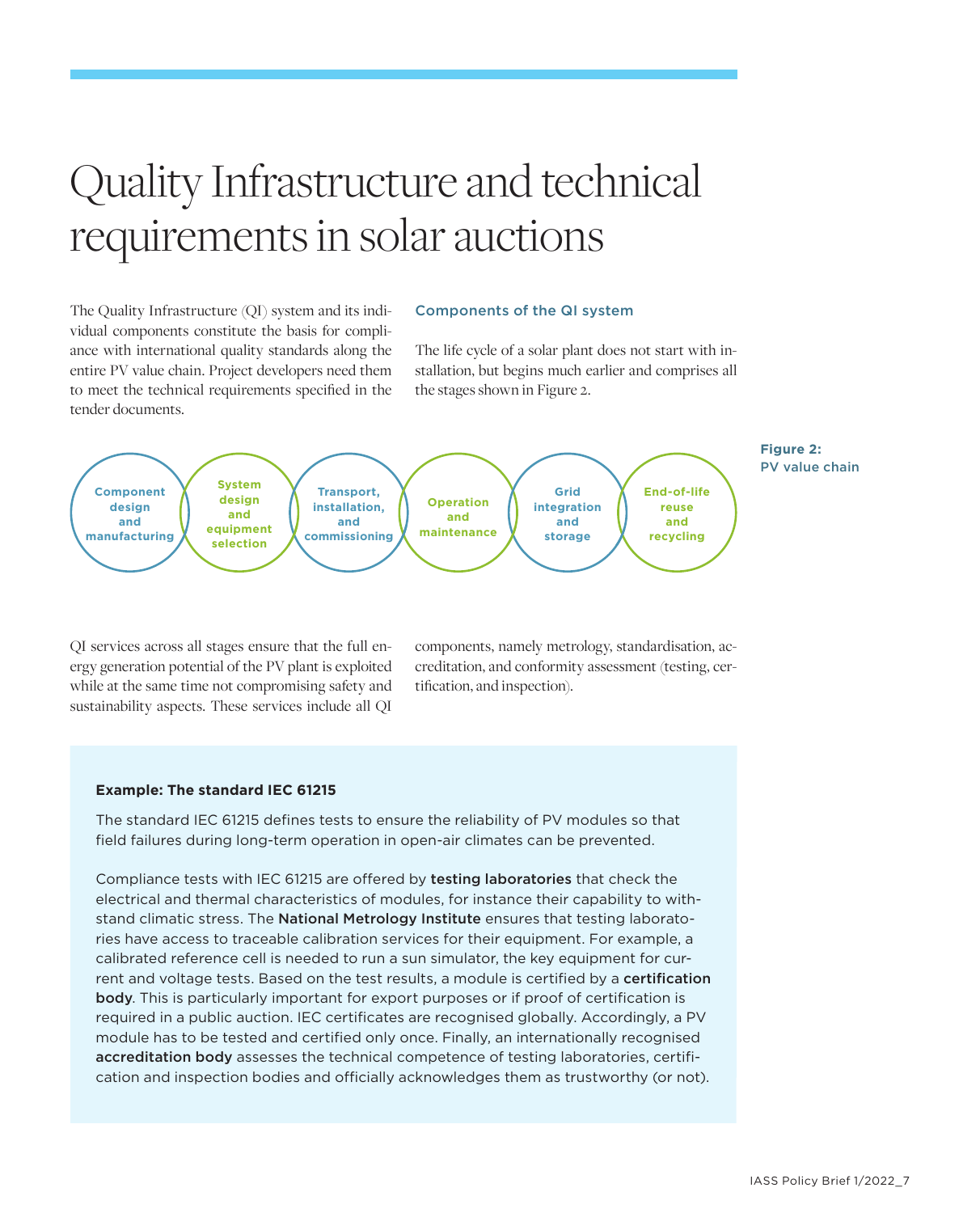#### Accessibility of QI services

To comply with technical requirements referenced in tender documents, project developers need access to QI services, such as module certification, cell calibration, etc., at a reasonable price and within a reasonable time frame. Depending on their specific objectives and existing capacities, countries can choose to build up all relevant QI services nationally or to cooperate with other countries.

All QI components are ideally interlinked and embedded in an international system for metrology, accreditation and standardisation, which is the basis for establishing an internationally recognised national QI system (see Figure 3). Membership and participation in this international system ensure that services offered to a particular sector – for instance PV – are regarded as compliant with the requirements laid down in ISO or IEC standards.



### **Figure 3:**  Quality Infrastructure system for the PV sector

**Source:** Physikalisch-Technische Bundesanstalt, November 2021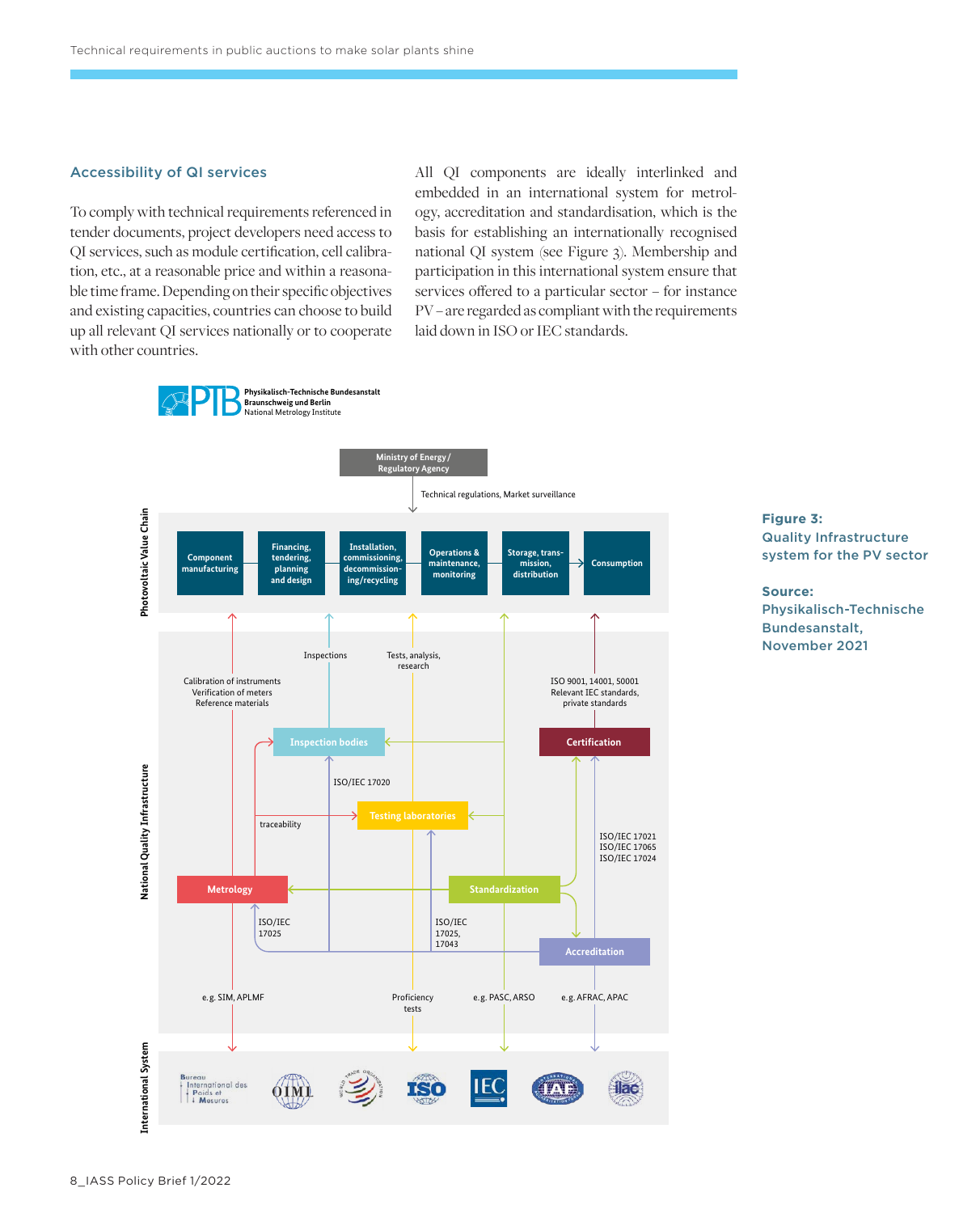# Preventing frequent technical defects in solar plants worldwide

#### Documenting technical defects

Audit data from 84 solar PV plants collected between 2011 and 2021 in India (35 plants), Germany (29 plants), Morocco (16 plants) and Chile (4 plants) reveal that quality defects are frequent and similar around the world. As measured by the height of the bars in Figure 4, the most frequent failures are related to cracks, inactive cell areas, snail trails, and hot spots. These failures are due to both poor installation practices and product quality defects, which can

occur in every country, as illustrated by the percentages showing the prevalence of defects in the four countries studied. However, considering that there are many classifications for product quality defects, their importance is found to be somewhat higher than that of installation failures. Climate-related failures are not as common and vary depending on the country of origin. They are strongly related to product defects and/or intrinsic degradation mechanisms triggered by environmental conditions.



**Figure 4:**  Most frequent quality defects and their distribution in the four countries investigated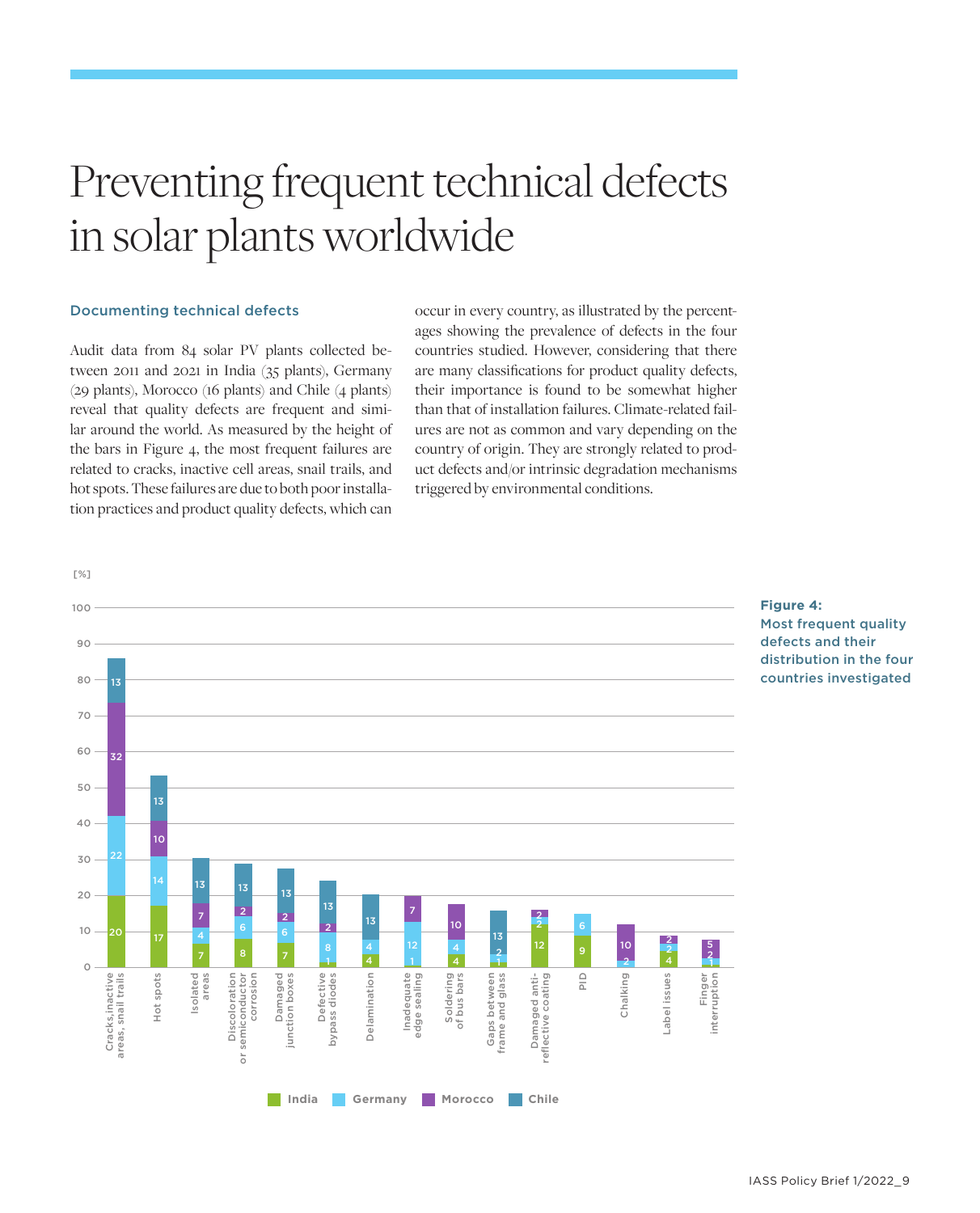### Technical requirements to prevent defects

that have a strong impact on performance and safety at both the module and plant level.

The following table describes the origin, consequences and mitigation measures of three selected defects

| <b>Defect</b>                     | <b>Description</b>                                                                                                                                                                                                                        | <b>Consequence for</b><br>plant performance<br>and safety                                                                                                                                                                                                                                                                                                 | <b>Standard that</b><br>would have pre-<br>vented the defect                                                                                                                                                                                                  | <b>Costs and</b><br>benefits of preven-<br>tive measures                                                                                                                                                                                                                                                                        |
|-----------------------------------|-------------------------------------------------------------------------------------------------------------------------------------------------------------------------------------------------------------------------------------------|-----------------------------------------------------------------------------------------------------------------------------------------------------------------------------------------------------------------------------------------------------------------------------------------------------------------------------------------------------------|---------------------------------------------------------------------------------------------------------------------------------------------------------------------------------------------------------------------------------------------------------------|---------------------------------------------------------------------------------------------------------------------------------------------------------------------------------------------------------------------------------------------------------------------------------------------------------------------------------|
| Cracks in cells<br>and back sheet | Cell cracks are<br>breaks or fissures<br>on the front and<br>back of solar<br>modules. Back<br>sheet cracks are<br>damage on the<br>back side, which<br>is responsible for<br>isolating the solar<br>cells from their<br>surroundings.    | As cracks increase<br>in size, cells may<br>become partially<br>or completely<br>inactive, and hot<br>spots may arise.<br>Both issues could<br>be responsible<br>for performance<br>decline in the mid<br>and long term.<br>Many cracks may<br>lead to an expen-<br>sive replacement<br>process, especially<br>as they are not<br>covered by<br>warranty. | Module installa-<br>tion manuals and<br>industry practices<br>in EPC contracts<br>are reference<br>frameworks. IEC<br>61215 stipulates<br>visual inspec-<br>tion and IEC TS<br>60904-13 elec-<br>troluminescence<br>to identify cell or<br>back sheet cracks. | Adequate module<br>handling is key to<br>avoiding cracks<br>during plant<br>construction.<br>Proper packaging<br>and transport also<br>reduce the occur-<br>rence of cracks.<br><b>Training sessions</b><br>before construc-<br>tion can almost<br>totally prevent<br>these defects.                                            |
| Hot spots                         | Hot spots occur<br>due to high resist-<br>ance in the PV<br>module. Resist-<br>ance is caused by<br>internal defects<br>or shading from<br>the environment.<br>The affected area<br>becomes very<br>hot, sometimes<br>exceeding 250°C.    | Hot spots can lead<br>to the destruction<br>of the affected PV<br>module or even to<br>a fire due to their<br>excessive heat.<br>Once the module<br>is damaged.<br>safety issues may<br>arise immediately.                                                                                                                                                | IEC 61215-2:2016<br>related to hot spot<br>endurance tests                                                                                                                                                                                                    | The total costs<br>associated with<br>hot spot and<br>diode tests range<br>from 300 to 700<br>USD per module.<br>As they are typi-<br>cally conducted<br>on very small<br>samples, the<br>costs represent a<br>negligible share<br>of capital costs.<br>However, such<br>tests require ISO<br>17025 accredited<br>laboratories. |
| Defective bypass<br>diodes        | <b>Bypass diodes</b><br>prevent reverse<br>current flow for<br>broken or shaded<br>PV cells. Failures<br>can occur if either<br>the diodes or the<br>boxes in which<br>they are housed<br>do not comply<br>with established<br>standards. | Defective diodes<br>cause heating<br>problems, which<br>can leave one cell<br>or the entire panel<br>inactive. Power<br>loss ranges from<br>33% to 100%,<br>depending on the<br>number of af-<br>fected diodes.                                                                                                                                           | IEC 61730, section<br>5.3.10, in particular<br>thermal and func-<br>tionality tests:<br>IEC 62446-1,<br>section 7.3.3.4,<br>in particular IR<br>tests to detect<br>anomalous diode<br>temperatures;<br><b>IEC 62548</b><br>annex C                            |                                                                                                                                                                                                                                                                                                                                 |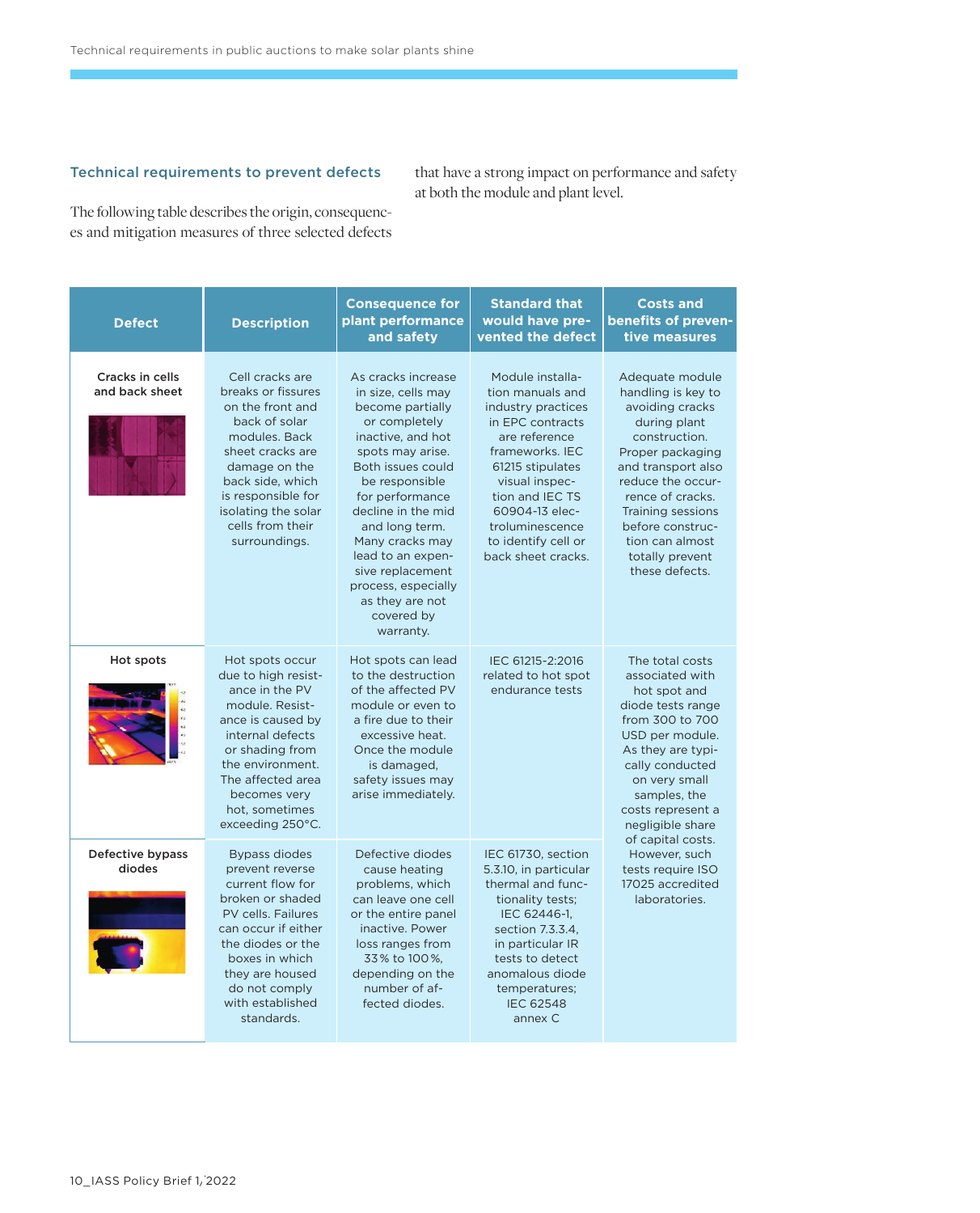#### Technical requirements in auctions

As a concrete case, the technical requirements from 100 solar auctions conducted in India between 2013 and 2019 were recently examined (Münch and Marian 2022). The analysis reveals that the use of technical requirements was motivated by the government's risk exposure to low-performing solar PV plants. Helping local firms catch up with the global technology frontier and attracting investment did not play a role. In fact, international quality standards became

more stringent in EPC but not BOO auctions (which account for about 60 percent of the auctions and the large majority of auctioned electricity in India). Over time, the government exclusively required more international quality standards in EPC auctions where ownership of the plant transfers to the government after less than 10 years of O&M. In BOO auctions, where the ownership and risk lie with the private project developer, and EPC auctions with O&M contracts longer than 10 years, no change occurred, as illustrated in Figure 5.

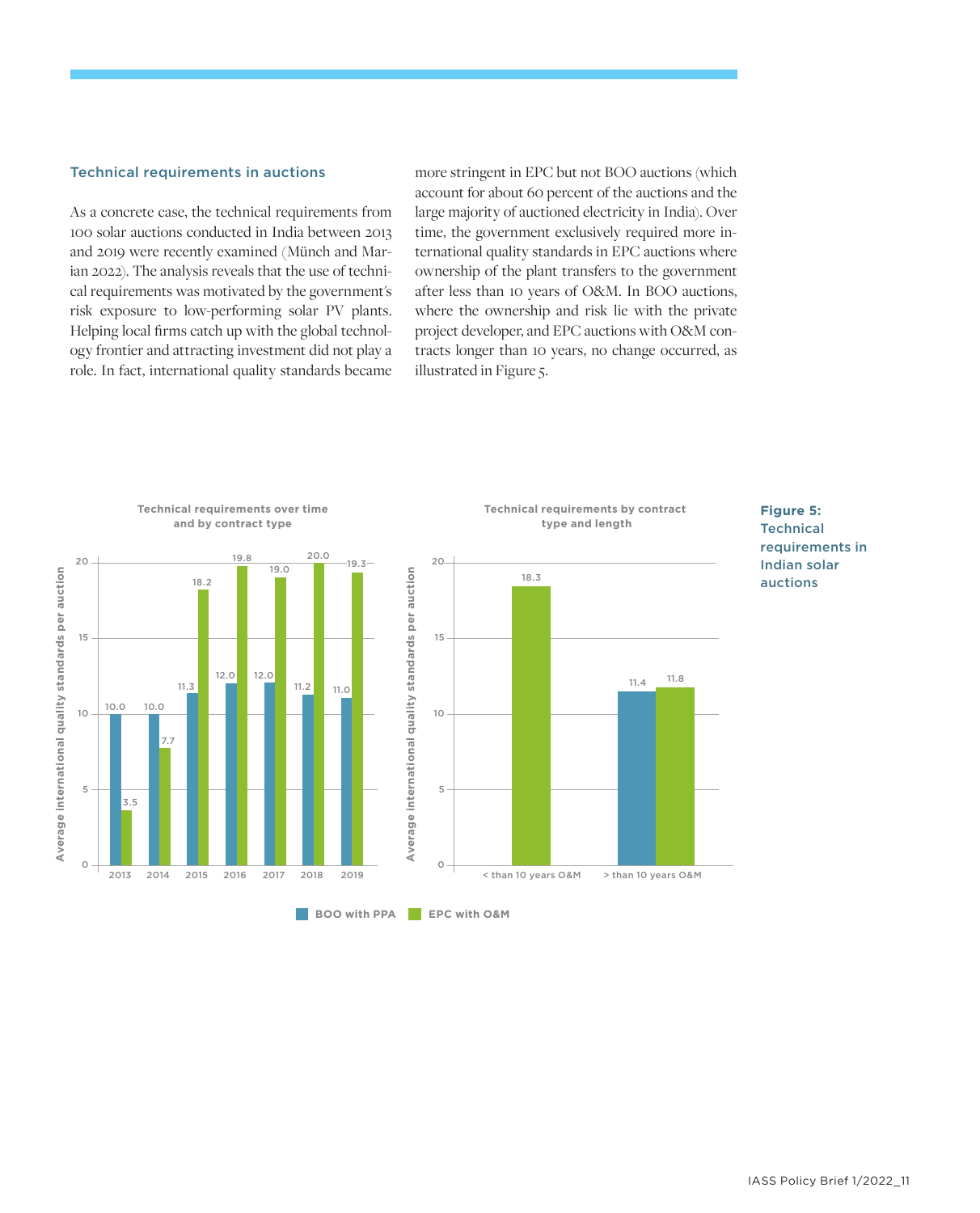# Define technical requirements in line with national solar policy objectives

The appropriate choice of international quality standards depends on the country-specific context and policy objectives, as sketched in Figure 6. Countries may use solar energy either to only generate electricity while importing components from abroad (case 1), or manufacture and export the components but not

produce electricity (case 2), or both to manufacture components and generate electricity (case 3). In any case, the inclusion of technical requirements in tender documents necessitates QI services and should thus be preceded by a systematic analysis of the national QI and potentially a national plan for its development.



### **Figure 6**  Domestic learning curve for catchup with global technology frontier

Case 1: Either an ambitious or an incremental policy could be adopted. In an ambitious policy, the most important international quality standards are required from the beginning, which implies that bidders are limited to internationally established companies. This policy option is interesting for countries that value long-term reliability and/or want to own the plants after some time (EPC contracts). Access to QI services can be provided through cooperation with relevant institutions located abroad if services are not available domestically. On the other hand, an incremental policy requires only a few international quality standards. This scenario is the most interesting for countries that want to promote domestic businesses in solar PV plant development and have a strong preference for low prices and/or entrepreneurial freedom.

Cases 2 and 3:Countries aiming to also develop a domestic manufacturing industry are recommended to adopt a gradually increasing approach. In this scenario, national industry is provided with timely

and cost-effective access to build up a national QI in accordance with newly introduced criteria. As mentioned, excessively stringent quality standards risk excluding or deterring new local firms. However, permanently low-quality standards complemented by reverse auctions are unlikely to promote investment in quality upgrading and learning by doing, and domestic manufacturers would lack incentives to develop export-competitive production facilities.

Also, governments can focus on international quality standards for specific components, e.g. glass, modules or cells, or on specific tests in accordance with their national economic policy objective. It is important to be aware that the development of the national QI requires both time and investment in equipment, human capacity and organisational know-how. But the gradual introduction of international quality standards aligned with QI development following a longterm plan will strengthen both the quality and the international competitiveness of a country's PV sector.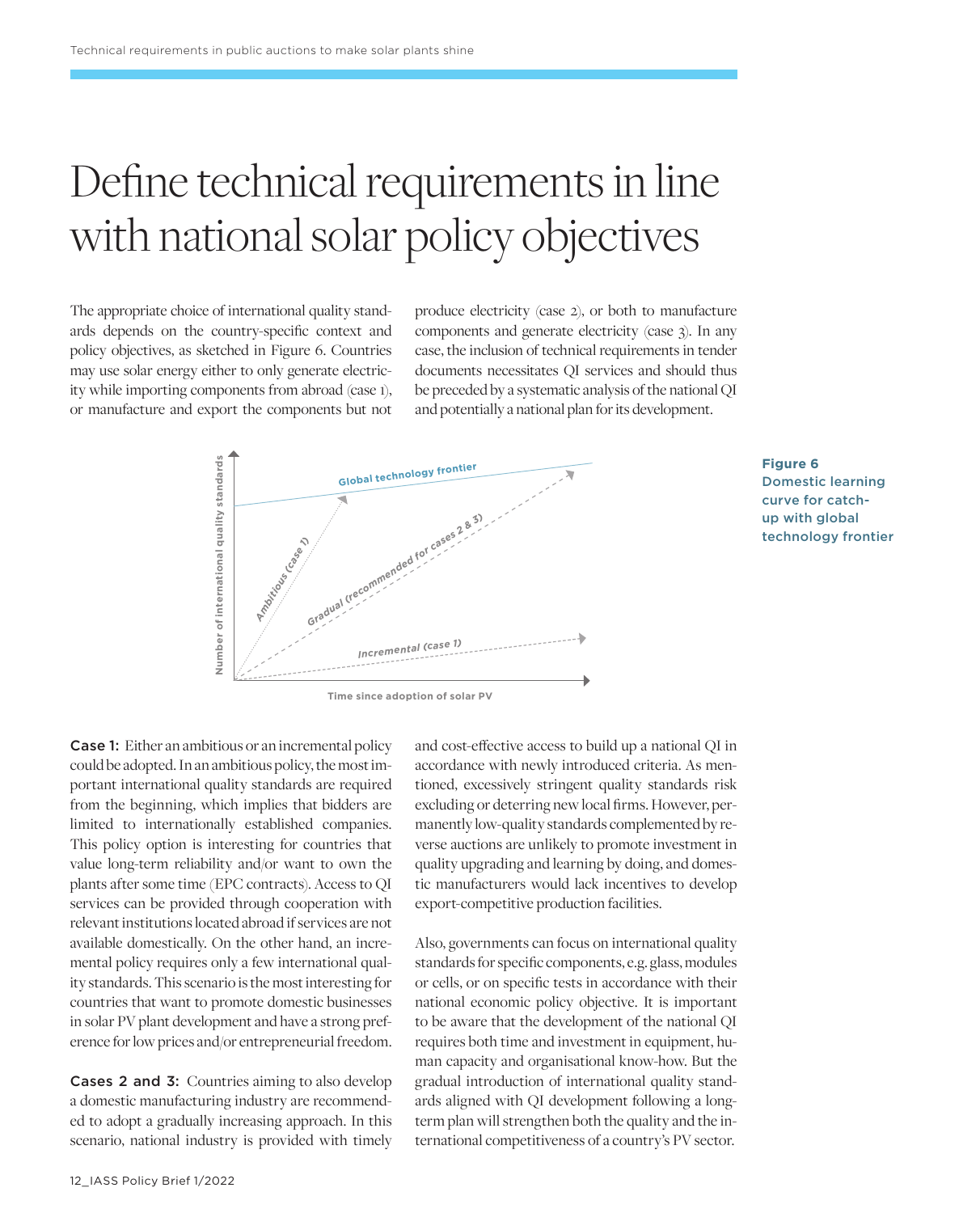# Promote the use of international quality standards

To enable the national PV sector to comply with international quality standards, it is crucial to communicate the underlying long-term targets and use incentives in an effective manner.

### Communicate technical requirements in an accessible way

The long-term objectives of PV sector development and the stringency of technical requirements should be clearly communicated in auctions. Renewable energy development can be part of a national initiative for "mission-oriented innovation", contributing to climate change prevention and enabling sustainable economic growth<sup>2</sup>. An example for such an initiative is India's National Solar Mission, which aims to install 100 GW of solar PV capacity by 2022 (IEA 2021).

The gradual introduction of quality standards should be communicated as part of the long-term objectives for the development of the PV sector. The step-bystep increase in technical requirements should be announced well in advance and follow a concrete timeline to provide time for adaptation and investment security to the national PV sector. Information material about technical requirements should be published to ensure transparency. In addition, workshops and training with stakeholders, such as the responsible ministry, tendering agencies, financial institutions, PV sector associations, standardisation organisations, laboratories and certification bodies can help to

foster coordinated work towards a common mission and create awareness of the relevance of QI services. Case studies about the return on investment for quality assurance measures can help explain the rationale for stringent technical requirements.

### Incentivise the use of technical requirements

Communication alone may not be sufficient to promote the acceptance and use of international quality standards. Parallel to this, the adoption of new technical requirements can be fostered through support mechanisms and incentives. Firstly, support can for instance consist of subsidies for R&D measures advancing the required technology improvements. Secondly, access to other subsidy, financing or preference mechanisms, such as local content requirements or preferential interest rates, should be made conditional on compliance with international quality standards. Thirdly, international quality standards can be used as evaluation rather than eligibility criteria for bids, as bidders would not be automatically excluded from the auction if they did not comply. This would allow them to compete based on quality.

Any support mechanisms should be accompanied by public investment in development of the most demanded QI services and aligned with the national objectives to enable a step-by-step increase in quality in the sector.

2 Mission-oriented innovation includes new or improved technological, social and organisational solutions (product, process and service) that aim to respond to one or several of the great societal challenges (missions) and create public value for society (e.g. mitigation of climate change, clean oceans, sustainable economic growth, automation and the future of work, etc.). A mission-oriented innovation policy is a coordinated package of policy and regulatory measures tailored specifically to mobilise innovation to address well-defined objectives related to a societal challenge (Larrue 2021).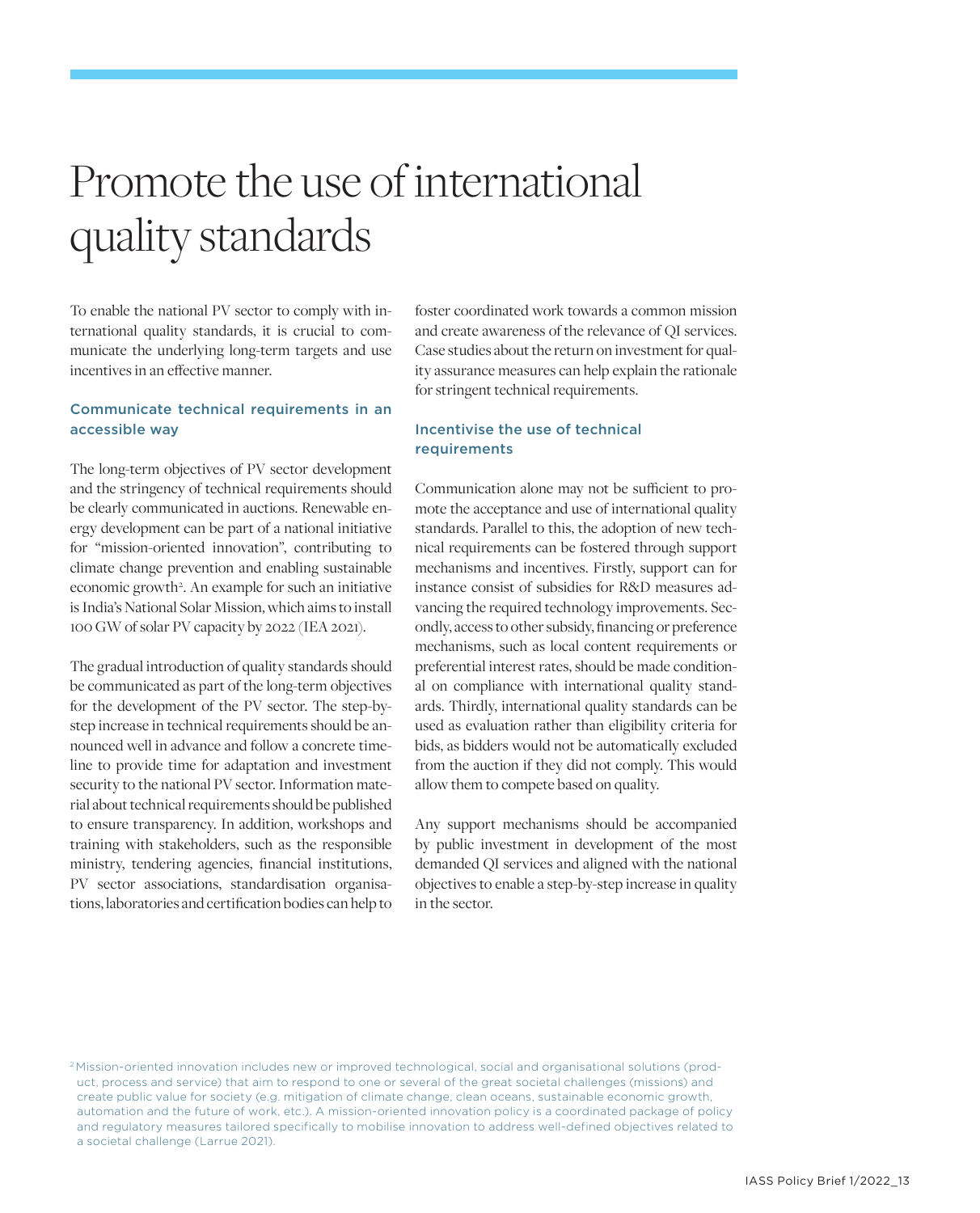# Monitor compliance with international quality standards

The illustrated benefits of technical requirements are contingent on the compliance of project developers. Apart from requiring quality standards in the tender documents, centralised, real-time monitoring of the PV plants is essential as it enables governments to identify and analyse discrepancies between expected and generated electricity. This in turn provides the basis for setting more realistic solar PV deployment targets and forecasting the expected impacts of deployment policies more accurately.

### Monitor implementation of technical requirements

In principle, quality assurance as defined in quality standards falls under the responsibility of the project developer. However, the government can contribute to good PV plant performance throughout the tendering process by setting technical requirements for quality assurance. This comprises market surveillance of components according to these technical requirements, including control of imported components and factory inspections at the manufacturing stage. Proof of compliance through in-person monitoring at each stage of the project is quite labourintensive. Hence, it is established practice that compliance with technical requirements is verified at the plant commissioning stage. Smart, resource-saving arrangements might involve partnerships with the grid regulatory agencies responsible for inspecting plants at the commissioning stage.

Moreover, the tender documents should require project developers to monitor their power plants in the field; this includes their design, commissioning, installation, operation, and maintenance. In each of these stages, effective quality assurance procedures should be developed and applied to mitigate risks. The specific procedures can be adjusted depending on the plant location, but field inspections may include (i) the use of in-plant measurement equipment; (ii) periodic measurements in an external laboratory; (iii) preventive maintenance plans; and (iv) the use of digital twins (digitisation) and the post-processing of large-scale data. To avoid defects down the road, it is key to pre-qualify components according to IEC standards, review design, monitor construction, witness cold and hot commissioning procedures, and continuously update preventive and predictive O&M programmes.

### Monitor plant performance through real-time data

Monitoring real-time generation data from industrial-scale power plants can provide governments with important data for improved electricity sector planning3 . An overview of generated electricity can help governments with system optimisation, while project developers can utilise the data to reduce operating costs, increase plant performance, and improve service delivery. Keeping track of the amount and efficiency of electricity generated will reduce information asymmetry between project developers, investors, and state utilities. In this way, the link between compliance with quality standards and the performance of the power plant can be evaluated.

Data quality is key, so the monitoring system should have sufficient hardware and software support. Thanks to advances in big data processing, today's monitoring systems are able to not only predict the performance of a PV plant in the short term but go a step further by predicting when certain components will begin to fail. Anticipating failures reduces the cost of corrective maintenance and decreases down time. Both factors are essential for reducing electricity costs. In addition, predictions can be used by system operators to ensure grid stability.

<sup>&</sup>lt;sup>3</sup> As an example, Chile carries out real-time monitoring that is also publicly accessible, see for instance  [https://techossolares.minenergia.cl/?page\\_id=3729](https://techossolares.minenergia.cl/?page_id=3729)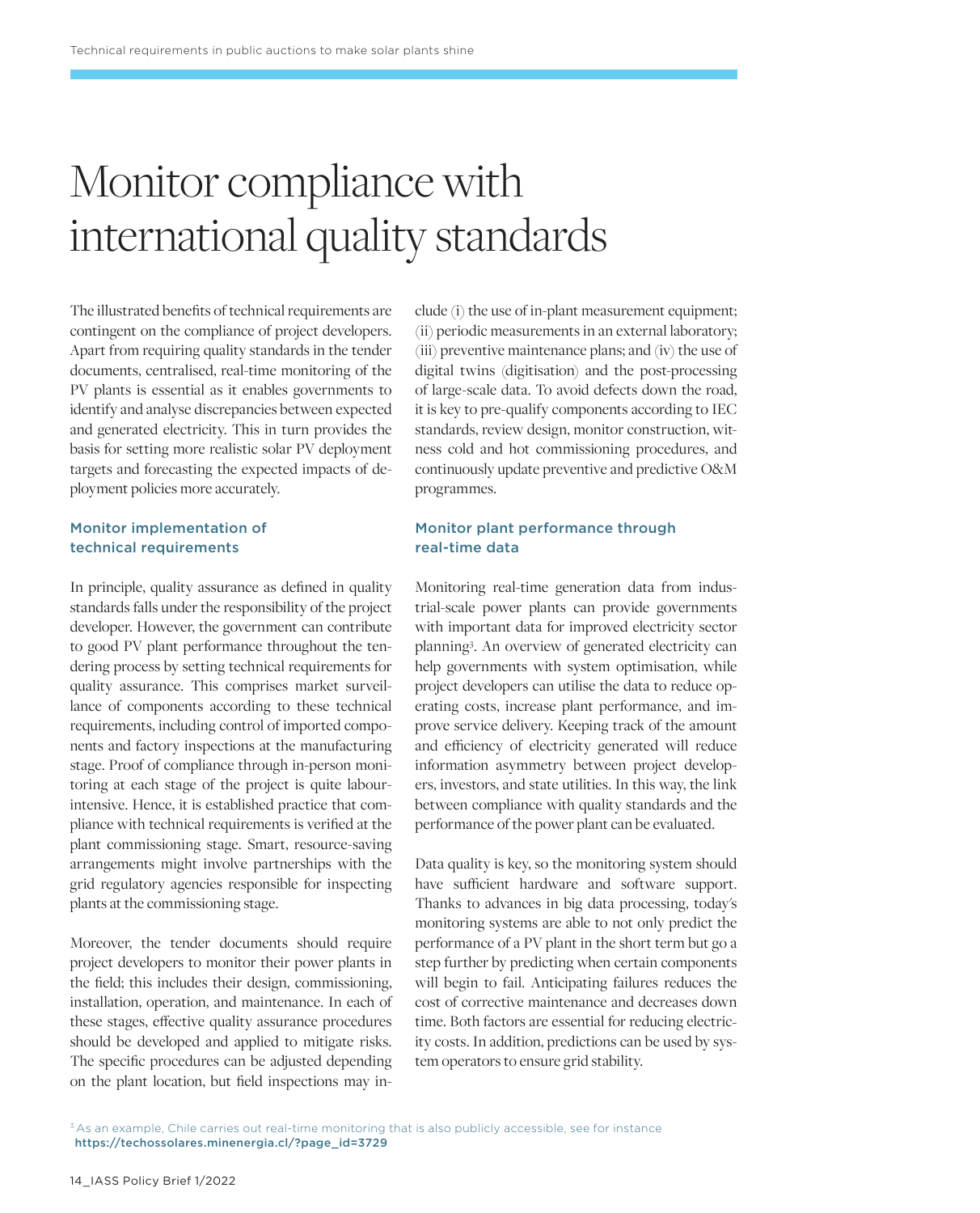## Conclusions and outlook

This policy brief outlines the benefits and challenges associated with introducing technical requirements in solar auctions. Technical requirements in the form of international quality standards primarily aim to reduce frequent quality defects that were extensively documented in audits across different countries and climate conditions. To illustrate this, our analysis maps these defects to the international quality standards that could have prevented them.

Overall, there is a mismatch between the awareness and opportunities associated with technical requirements for solar PV plants. The data suggests that technical failures occur on a large scale and are not only limited to emerging economies; they are still present even in mature markets like Germany. Quality defects occur due to both limited product testing at the manufacturing stage and poor installation and maintenance practices. Hence, there is room for improvement and more active policymaking in both new and mature solar PV markets.

The potential benefits to be gained from a more active use of technical requirements are substantial: in addition to reducing quality defects, technical standards may help attract longer-term private investment and guarantee that local producers upgrade to the global technology frontier. For these benefits to materialise, policymakers should set clear national goals, e.g. in the form of a mission, and gradually introduce technical requirements while taking into account the access of local stakeholders to Quality Infrastructure services. Moreover, the content of technical requirements should be communicated in a clear and effective way, and compliance with international quality standards should be monitored at all stages of the PV project.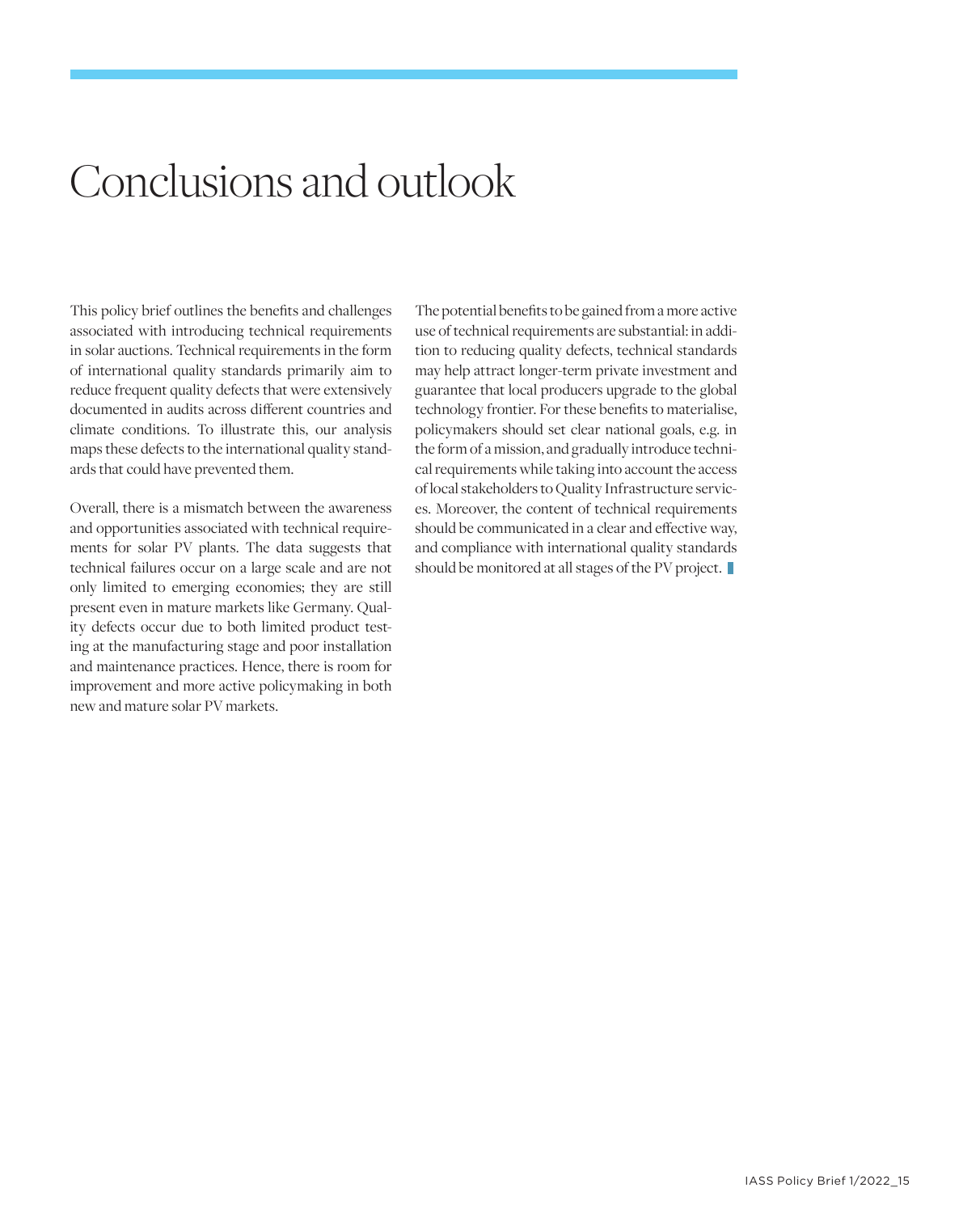# References and further reading

**Egli, F., 2020.** Renewable energy investment risk: An investigation of changes over time and the underlying drivers. Energy Policy, vol. 140, 111428. **[https://doi.org/10.1016/j.enpol.2020.111428](https://www.sciencedirect.com/science/article/pii/S0301421520301816?via%3Dihub)**.

**IEA, 2021.** India energy outlook 2021. International Energy Agency, Paris. Online accessible **[here](https://iea.blob.core.windows.net/assets/1de6d91e-e23f-4e02-b1fb-51fdd6283b22/India_Energy_Outlook_2021.pdf)**.

**IRENA, 2017.** Boosting solar PV markets: The role of quality infrastructure. International Renewable Energy Agency, Abu Dhabi. Online accessible **[here](https://www.irena.org/-/media/Files/IRENA/Agency/Publication/2017/Sep/IRENA_Solar_PV_Markets_Report_2017.pdf)**.

**IRENA a, 2019.** Renewable energy auctions: Status and trends beyond price. International Renewable Energy Agency, Abu Dhabi. Online accessible **[here](https://www.irena.org/-/media/Files/IRENA/Agency/Publication/2019/Dec/IRENA_RE-Auctions_Status-and-trends_2019.pdf)**.

**IRENA b, 2019.** Global energy transformation: A roadmap to 2050 (2019 edition). International Renewable Energy Agency, Abu Dhabi. Online accessible **[here](https://www.irena.org/-/media/Files/IRENA/Agency/Publication/2019/Apr/IRENA_Global_Energy_Transformation_2019.pdf)**.

**Larrue, P., 2021.** The design and implementation of mission-oriented innovation policies: A new systemic policy approach to address societal challenges. OECD Science, Technology and Industry Policy Papers No. 100. **[https://doi.org/10.1787/3f6c76a4-en](https://www.oecd-ilibrary.org/science-and-technology/the-design-and-implementation-of-mission-oriented-innovation-policies_3f6c76a4-en)**.

**Moser, D. et al., 2017.** Technical risks in PV projects: Report on technical risks in PV project development and PV plant operation. Solar Bankability Project. Online accessible **[here](http://www.solarbankability.org/fileadmin/sites/www/files/documents/D1.1_2.1_Technical_risks_in_PV_projects.pdf)**.

**Münch, F.A. and Marian, A., 2022.** The design of technical requirements in public solar auctions: Evidence from India. Renewable and Sustainable Energy Reviews vol. 154, 111713. **[https://doi.org/10.1016/j.](https://www.sciencedirect.com/science/article/pii/S1364032121009874?via%3Dihub) [rser.2021.111713](https://www.sciencedirect.com/science/article/pii/S1364032121009874?via%3Dihub)**.

**Solar Power Europe, 2020.** India: Solar investment opportunities. Emerging markets task force report. Online accessible **[here.](https://www.solarpowereurope.org/wp-content/uploads/2020/02/SolarPower-Europe_India-Solar-Investment-Opportunities.pdf)**

**TÜV Rheinland, 2015.** Quality monitor 2015: Quality assurance and risk management of photovoltaic projects.

**Ukar, A., 2017.** Pilot study on quality aspects of PV power plants in India. Physikalisch-Technische Bundesanstalt and Photovoltaik-Institut Berlin. Online accessible **[here](https://www.ptb.de/cms/fileadmin/internet/fachabteilungen/abteilung_9/9.3_internationale_zusammenarbeit/projektprofile/PTB_Study_Quality_of_PV_Plants_in_India__new_cover_.pdf)**.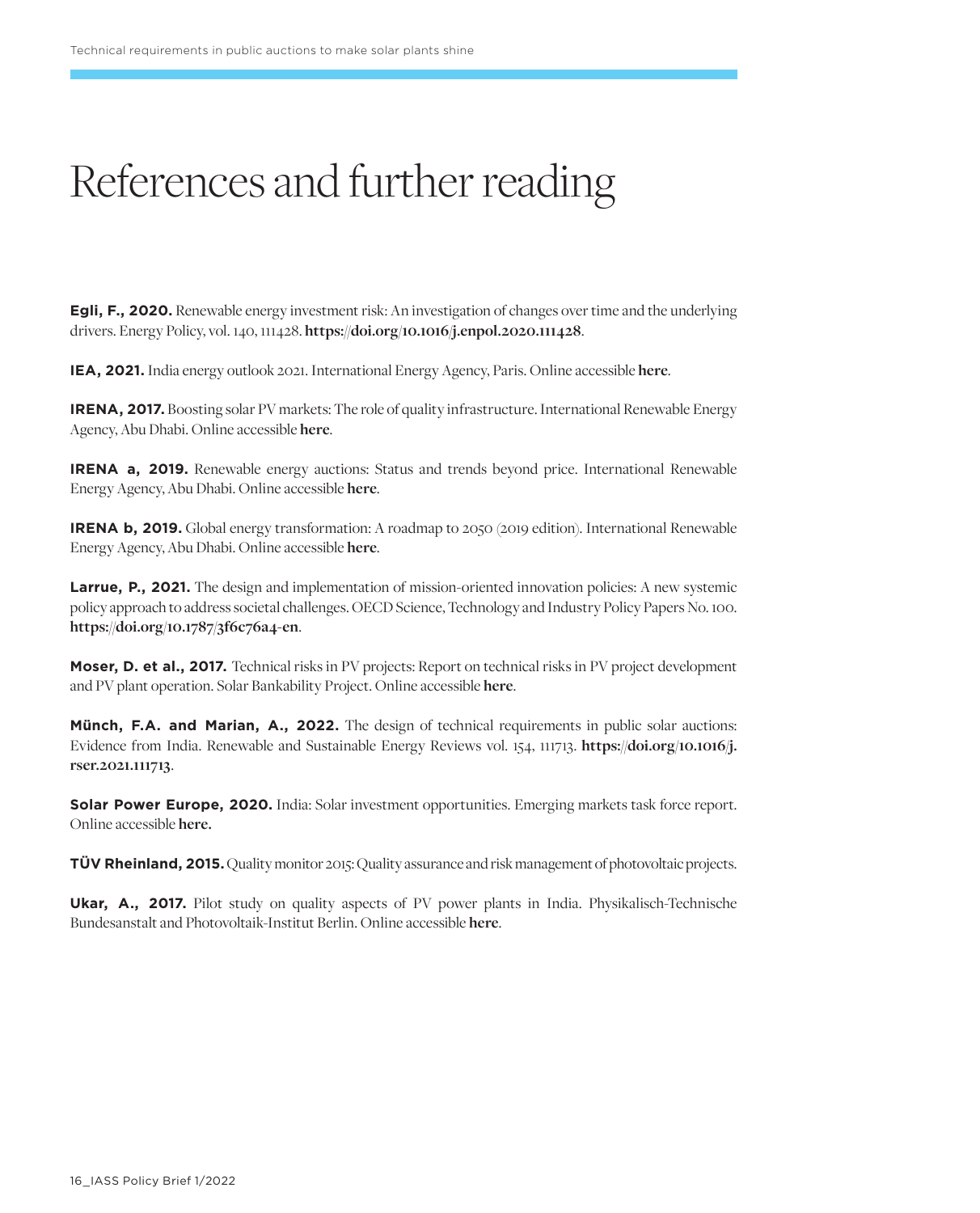## About the authors

**Adela Marian** joined the IASS in February 2011 and works on topics related to the energy system. Her current research interests include the implications of the emerging hydrogen economy for the global energy transition, superconducting electric lines, and renewable energy auctions in India. From 2015 to 2018, she was responsible for the scientific coordination of the demonstration area Demo 5 within the European project Best Paths, which resulted in the first validation of a 3-gigawatt-class superconducting cable system.

**Florian Anselm Münch** is a researcher and PhD candidate at the Chair of Innovation Economics of the Technical University (TU) Berlin. His research focuses on (quasi-)experimental impact evaluation of green industrial policy, in cooperation with government agencies. In his current projects, he is investigating export and solar energy promotion programmes as well as public contract allocation in auctions in Tunisia, India and Costa Rica.

**Elena Ammel** worked as a project coordinator for the International Cooperation Group at the Physikalisch-Technische Bundesanstalt (PTB) from 2018 to 2021. PTB is Germany's National Metrology Institute and also acts as an implementing organisation of development cooperation. In this role, PTB supports emerging countries in the development and use of internationally recognised quality infrastructure services. Elena Ammel was responsible for managing the Indo-German cooperation project "Strengthening Quality Infrastructure for the Solar Industry".

**Niels Ferdinand** is founder and director of Ferdinand Consultants. With over 20 years in the consulting field, he has empowered numerous organisations on five continents to create a positive impact for sustainability. As international consultant for PTB and the World Bank Group, he guides the strategies and activities of projects focused on Quality Infrastructure in developing economies – including metrology, testing, standardisation, certification, and accreditation – all of which are critical for renewable energies, climate change mitigation and value chains.

**Saurabh Kumar** is a national consultant to PTB and supports the implementation of the Indo-German cooperation project "Strengthening Quality Infrastructure for the Solar Industry". He has 13 years of experience in solar PV in R&D, Quality and International Cooperation. Saurabh Kumar is an MNRE-empanelled Chartered Engineer and certified Technical Assessor of solar PV labs in accordance with ISO 17025 standards. He is also a solar advisor to PV labs and international organisations.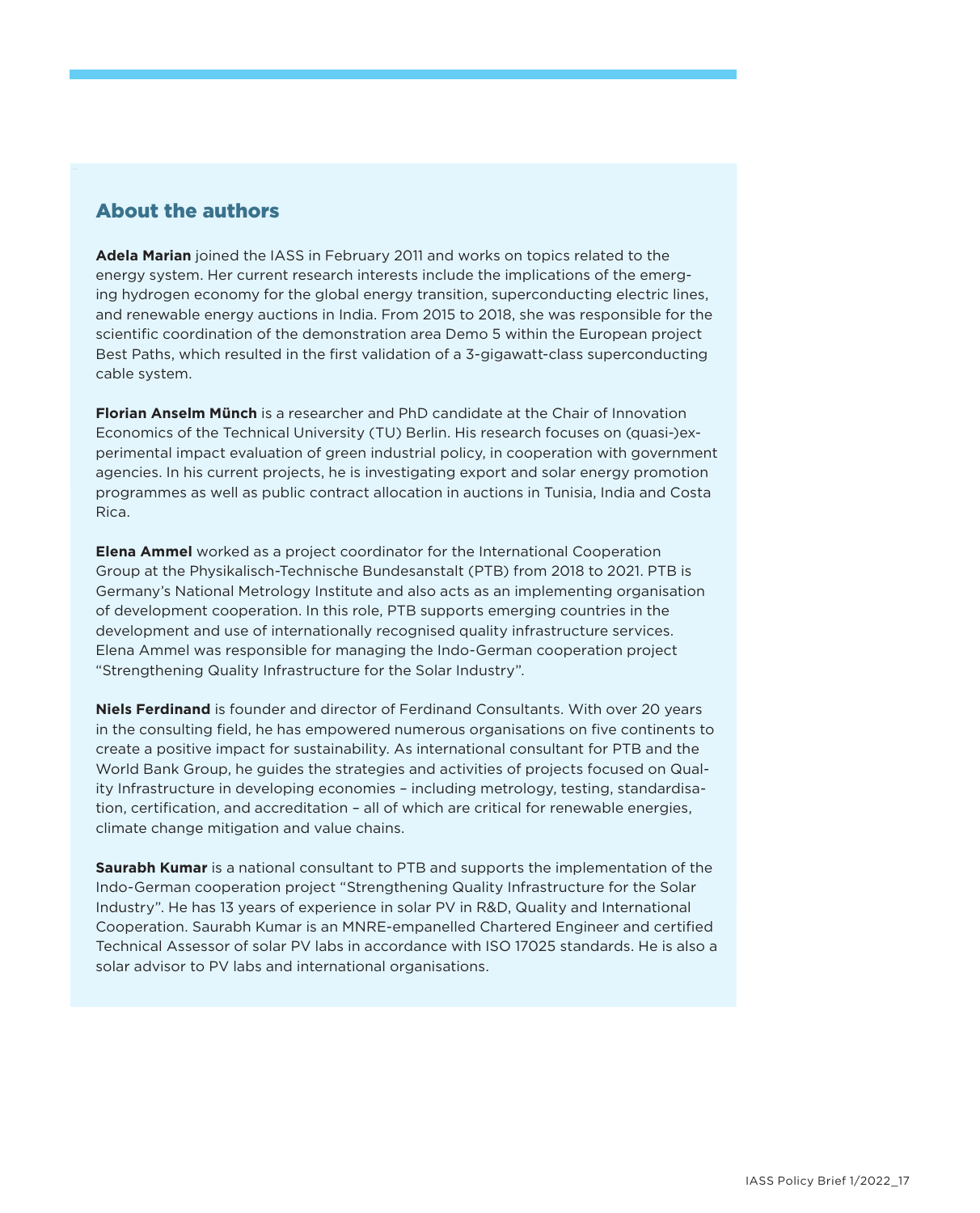**Asier Ukar** is Senior Consultant at Photovoltaik-Institut Berlin AG (PI Berlin) and Managing Director of the Spanish subsidiary PI Berlin S.L. He has 13 years of experience in advising utility-scale projects with a physical presence in Europe, Asia, Latin America and Africa. With PI Berlin, Asier Ukar has actively participated in the design, supervision and refinancing of photovoltaic projects globally, offering his services mainly to financial entities, government bodies, developers and EPCs. After 12 years of residing in Berlin, he moved to Spain in 2019 to offer consulting services to the Iberian market.

**Maialen López** has been working for PI Berlin since February 2021. She has mainly been involved in fault analysis related to photovoltaic energy and research on what this field holds for the future in terms of technology development and field improvements. For around two years she has been working as Project Engineer in the development of electrical configurations for new PV plants and is currently configuring some of the oldest revamping projects in Spain.

**Knut Blind** has been Professor for Innovation Economics at TU Berlin since 2006. Between 1996 and 2010, he was a senior researcher and head of department at the Fraunhofer Institute for Systems and Innovation Research (ISI). He was then affiliated with the Fraunhofer Institute for Open Communication Systems before returning to ISI in October 2019 as the coordinator of the Business Unit Regulation and Innovation. Between 2008 and 2016, he also held the Endowed Chair in Standardization at the Rotterdam School of Management, Erasmus University Rotterdam.

**Rainer Quitzow** is Research Group Leader and Speaker of the Research Area "Energy Transitions and Societal Change" at the IASS. His research focuses on sustainable innovation, industrial policy, and governance of the energy transition in Germany and beyond. Previously, Rainer Quitzow worked in the field of international development with a focus on governance and environmental and trade policy. At the World Bank in Washington, D.C., he conducted governance and policy impact analyses for development programmes in Latin America and Africa.

.